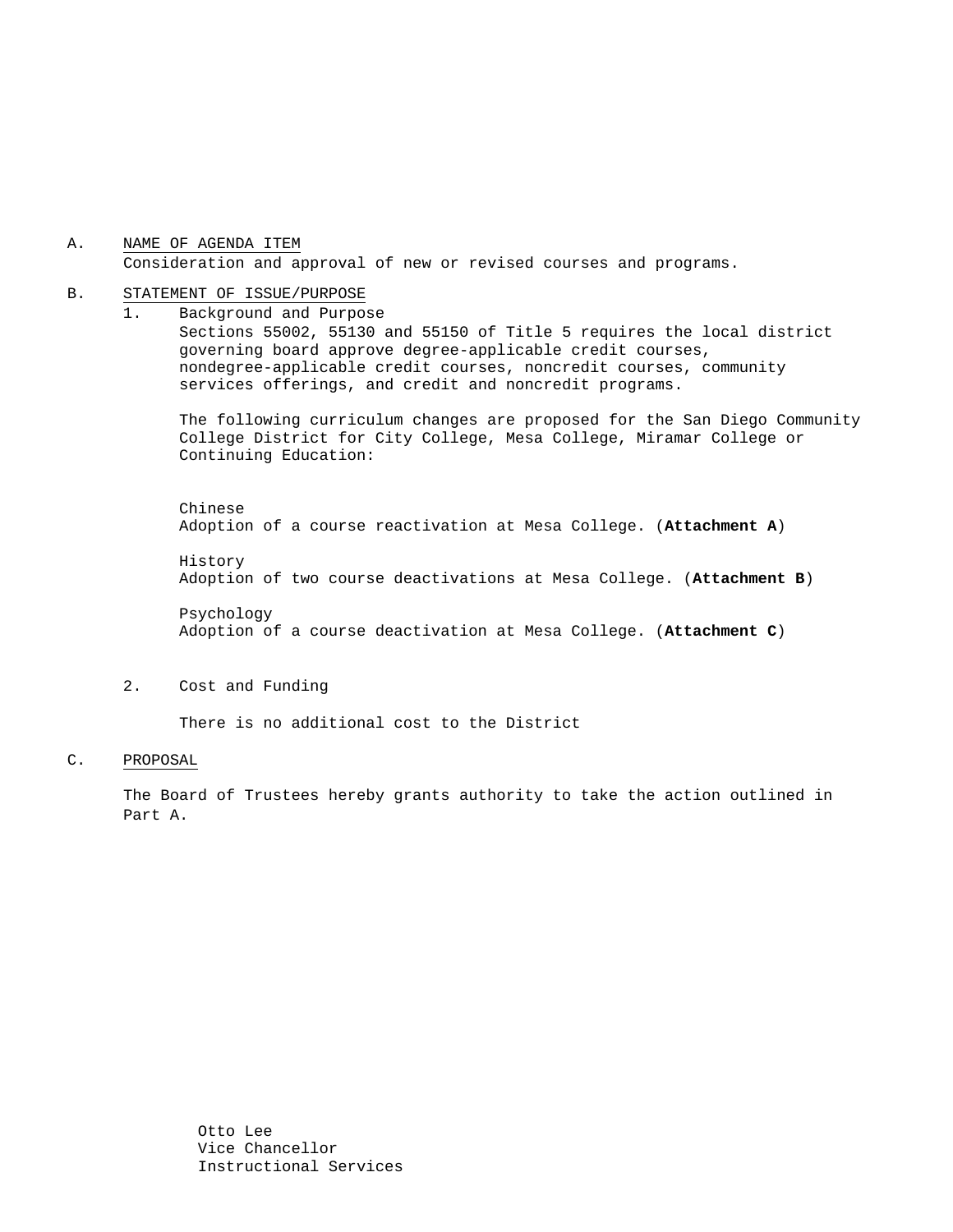## **ACTION**

Adoption of a course reactivation at Mesa College.

Proposed course reactivation at Mesa College:

### **211 Conversation and Composition in Chinese II**

**48-54 hours lecture, 3 units Letter Grade or Pass/No Pass Option** 

*Prerequisite:* Chinese 210 with a grade of "C" or better, or equivalent.

This is an interactive course in Mandarin Chinese conversation and composition at the intermediateadvanced level. In this course, students are encouraged to express themselves creatively both orally and in writing as they explore a variety of topics in Chinese at an intermediate-advanced level. This course is intended for students who have completed the first course in the Chinese language conversation and composition sequence. (FT) Associate Degree Credit & transfer to CSU and/or private colleges and universities.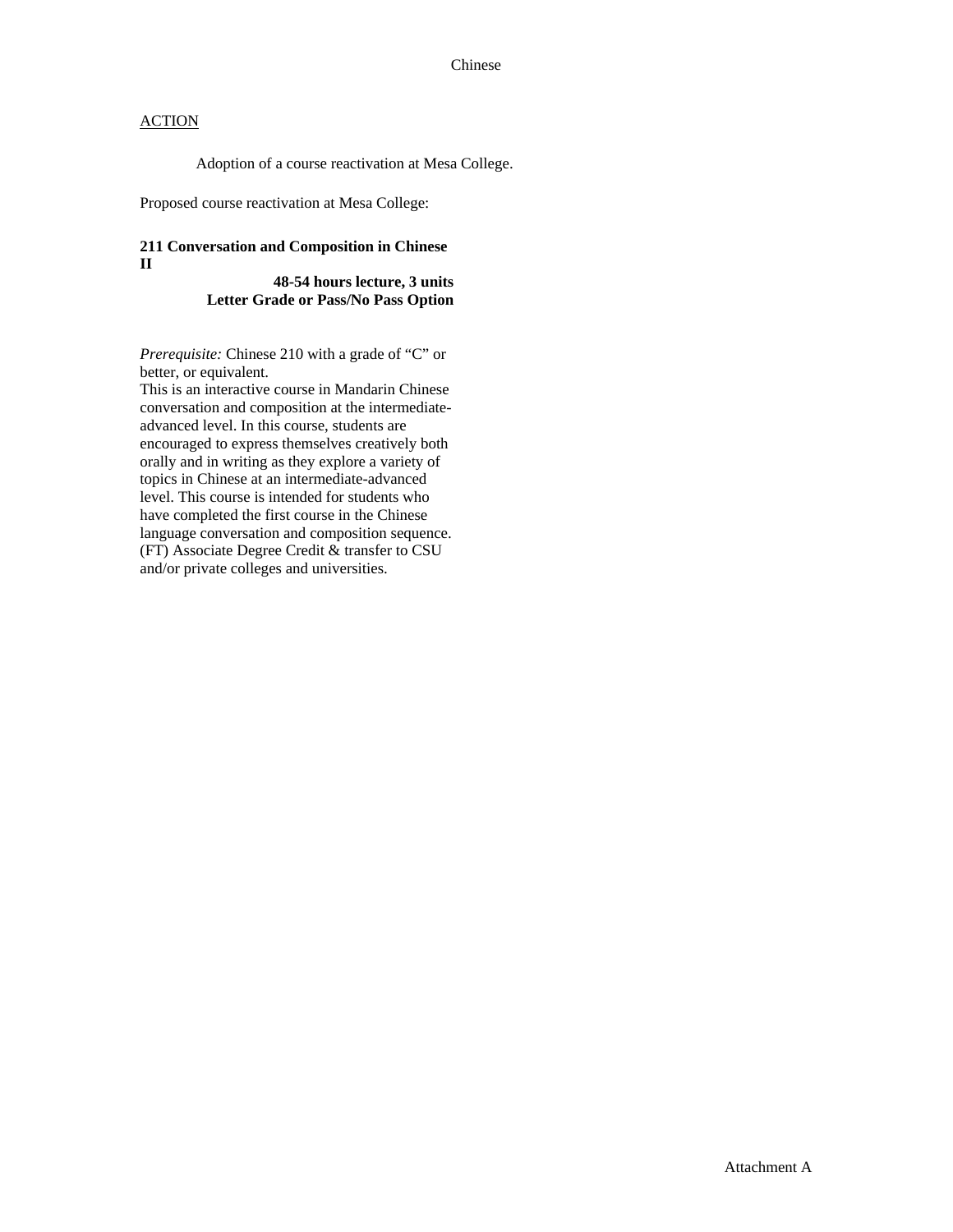### **ACTION**

Adoption of two course deactivations at Mesa College.

Proposed course deactivations at Mesa College (no longer activate at any college):

### **168 The United States in Vietnam 48-54 hours lecture, 3 units Grade Only**

*Advisory:* English 48 and 49, each with a grade of "C" or better, or equivalent or Assessment Skill Level R5 and W5.

This is a lecture and video course in the history of the United States involvement in Southeast Asia between 1945 and 1975. The course incorporates one of the most comprehensive studies of the era, "Vietnam: A Television History," produced by Boston's public television station WGBH in 1983. The emphasis throughout is on the motivations leading the United States into the Vietnam War, and the impact of that involvement on American society. There is some focus on internal Southeast Asian developments, but this is secondary. This course is designed for anyone interested in recent United States history and international relations. (FT) Associate Degree Credit & transfer to CSU and/or private colleges and universities. UC Transfer Course List.

### **171 Twentieth Century America on Film 48-54 hours lecture, 3 units Letter Grade or Pass/No Pass Option**

*Advisory:* English 48 and 49, each with a grade of "C" or better, or equivalent or Assessment Skill Level R5 and W5.

This course focuses upon the ways in which films about the people and events that shaped United States history in the 20th Century shape our perceptions and either confuse or sharpen our understanding of the American past. Both documentary and non-documentary sources may be utilized. Individual instructors may focus on particular topics or time periods within the twentieth century. This course may be taken twice with different content, for a maximum of six units. This course is designed for anyone interested in recent United States history and cinema. Associate Degree Credit & transfer to CSU and/or private colleges and universities. CSU General Education. IGETC. UC Transfer Course List.